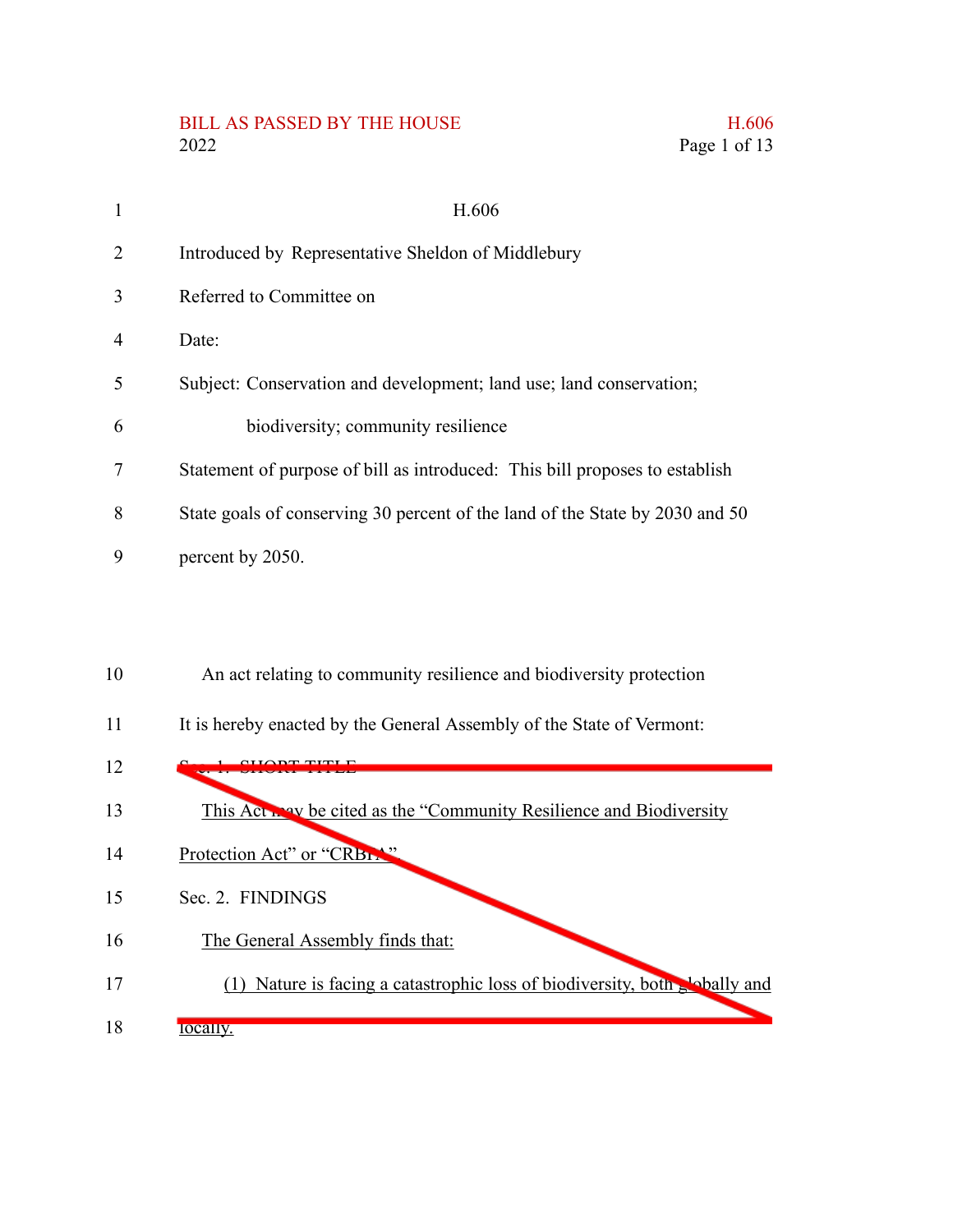| 1  | (2) According to the United Nations a million species of plants and               |
|----|-----------------------------------------------------------------------------------|
| 2  | ant hals are threatened with extinction.                                          |
| 3  | In addition to its intrinsic value, biodiversity is essential to human            |
| 4  | survival.                                                                         |
| 5  | (4) Human activity has altered almost 75 percent of the Earth's surface,          |
| 6  | squeezing wildlife and nature into ever-smaller natural areas of the planet,      |
| 7  | according to the United Nations.                                                  |
| 8  | Further, the United Nations found that the health of ecosystems on<br>(5)         |
| 9  | which humans and all other species depend is deteriorating more rapidly than      |
| 10 | ever, affecting the very foundations of economies, livelihoods, food security,    |
| 11 | health, and quality of life worldwide.                                            |
| 12 | (6) The United Nations ranks the causes of the drivers of changes in              |
| 13 | nature as: (1) changes in land and sea use, (2) direct exploitation of organisms, |
| 14 | (3) climate change, (4) pollution, and (5) invasive a ien species.                |
| 15 | The 2021 Vermont Climate Assessment high schots an increase in<br>(7)             |
| 16 | extreme weather events such as droughts and floods as a significant impact of     |
| 17 | climate change in Vermont and recommends nature-based solutions as a              |
| 18 | proven, low-cost strategy for climate adaptation and resilience.                  |
| 19 | (8) The 2017 Vermont Forest Action Plan found that fragmentation and              |
| 20 | parcelization represent major threats to forest health and productivity and       |
| 21 | exaceroate the impacts of chinate enange.                                         |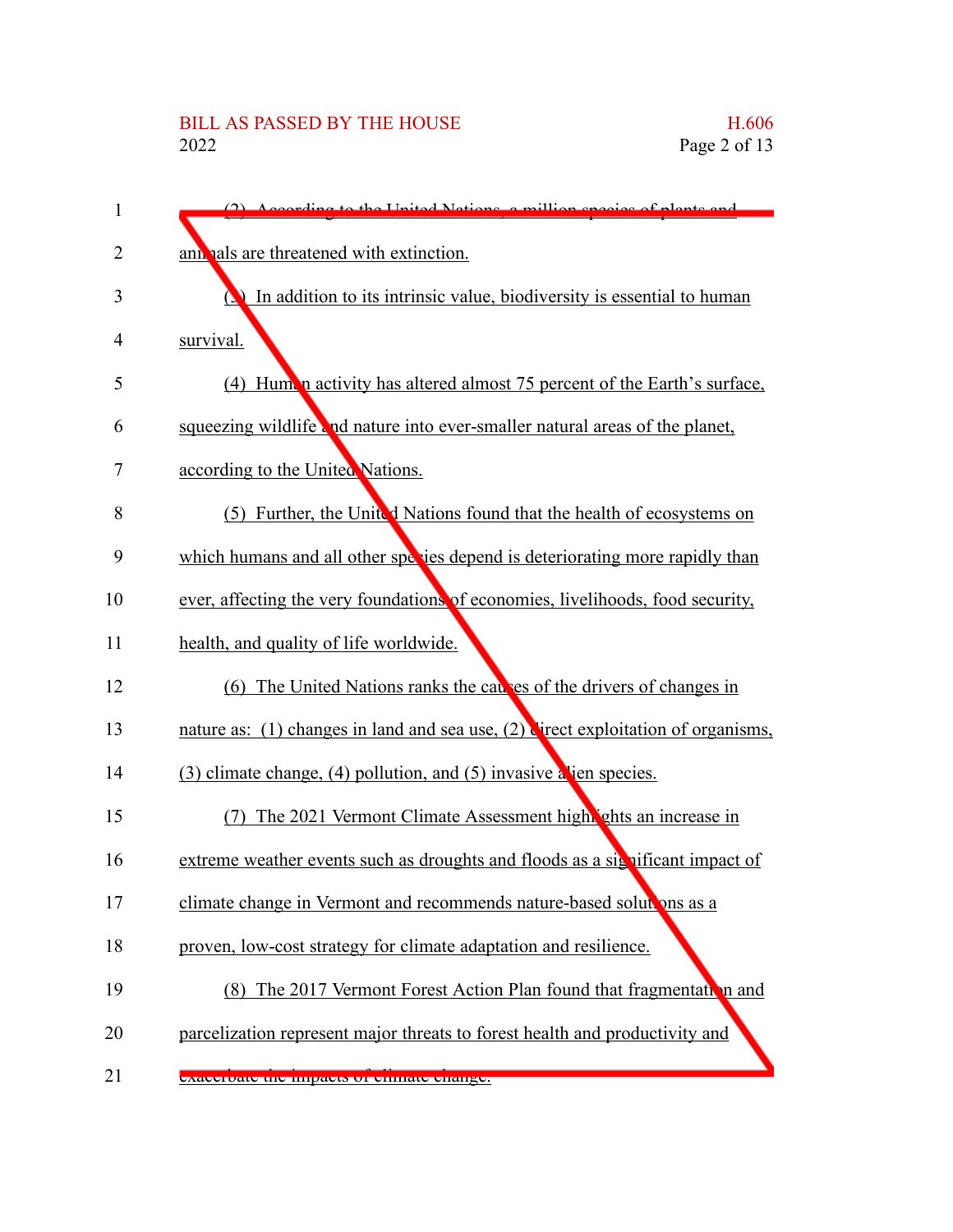| $\mathbf{1}$ | has developed the Resilient and Connecte<br>The Neture Concerver                |
|--------------|---------------------------------------------------------------------------------|
| 2            | Landscapes projects and found that Vermont plays a key role in the              |
| 3            | conservation of biodiversity regionally.                                        |
| 4            | $(10)$ The Vermont Fish and Wildlife Department, working within the             |
| 5            | Agency of Natural Resources and with Vermont conservation organizations,        |
| 6            | has developed the Vernont Conservation Design, a vision to sustain the State's  |
| 7            | ecologically functional land cape into the future.                              |
| 8            | (11) The initial Vermont Nimate Action Plan calls for investing in              |
| 9            | strategic conservation to increase the pace of permanent conservation towards   |
| 10           | 30 by 30 targets, with Vermont Conservation Design acting as the guiding plan   |
| 11           | for prioritization of efforts.                                                  |
| 12           | (12) Intact and connected ecosystems that an permanently protected              |
| 13           | and passively managed to increase in age and complexit support Vermont's        |
| 14           | native biodiversity, reduce flood risks, mitigate drought, and sequester and    |
| 15           | store carbon.                                                                   |
| 16           | (13) Vermont's most effective and efficient contribution to converving          |
| 17           | biological diversity and maintaining a landscape resilient to climate change is |
| 18           | to conserve an miaci and connected randscape.                                   |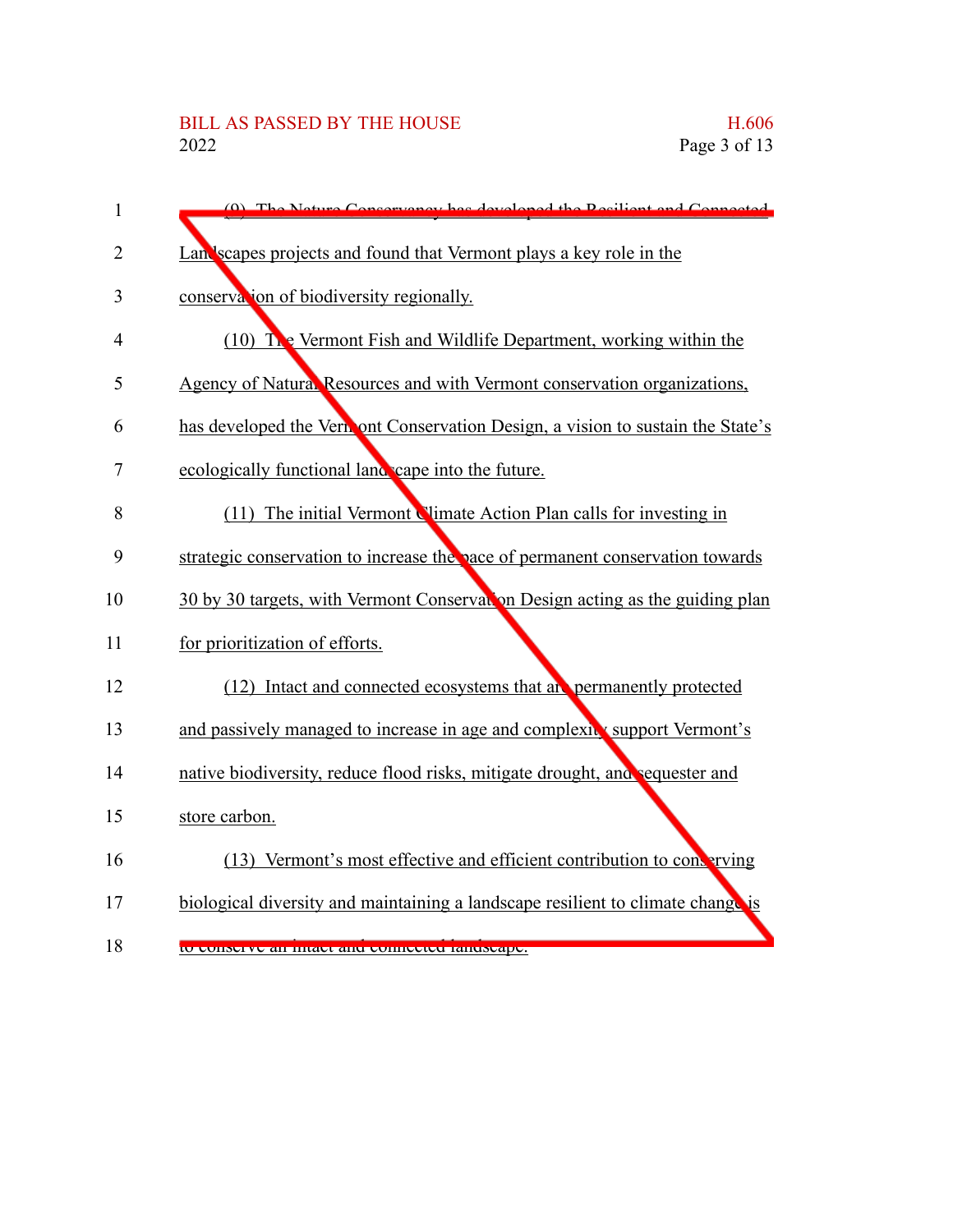| 1  | $10 \text{ V}$ $\Omega$ chapter 20 is added to read.                            |
|----|---------------------------------------------------------------------------------|
| 2  | Chapter 89. COMMUNITY RESILIENCY AND BIODIVERSITY                               |
| 3  | <b>PROTECTION</b>                                                               |
| 4  | § 2801. DE INITIONS                                                             |
| 5  | As used in the section:                                                         |
| 6  | (1) "Biodiversity reserve" means an area having permanent protection            |
| 7  | from conversion of natural land cover and a mandated management plan in         |
| 8  | operation to maintain a natural state.                                          |
| 9  | (2) "Ecological conservation area" means an area having permanent               |
| 10 | protection from conversion of natural land cover and a mandated management      |
| 11 | plan in operation for specific habitat improvement projects to maintain a       |
| 12 | primarily natural state.                                                        |
| 13 | (3) "Sustainable resource management area" means an area having                 |
| 14 | permanent protection from conversion of natural land vover for the majority of  |
| 15 | the area but subject to long-term forest management.                            |
| 16 | §2802. CONSERVATION GOALS                                                       |
| 17 | (a)<br>Thirty percent of Vermont's total land area shall be conserved by 2030,  |
| 18 | and 50 percent of the State's total land area by 2050. The Secretary of Natural |
| 19 | Resources shall assist the State in achieving these goals. The land conserved   |
| 20 | shan monute state, retterar, mumerpar, and private fand.                        |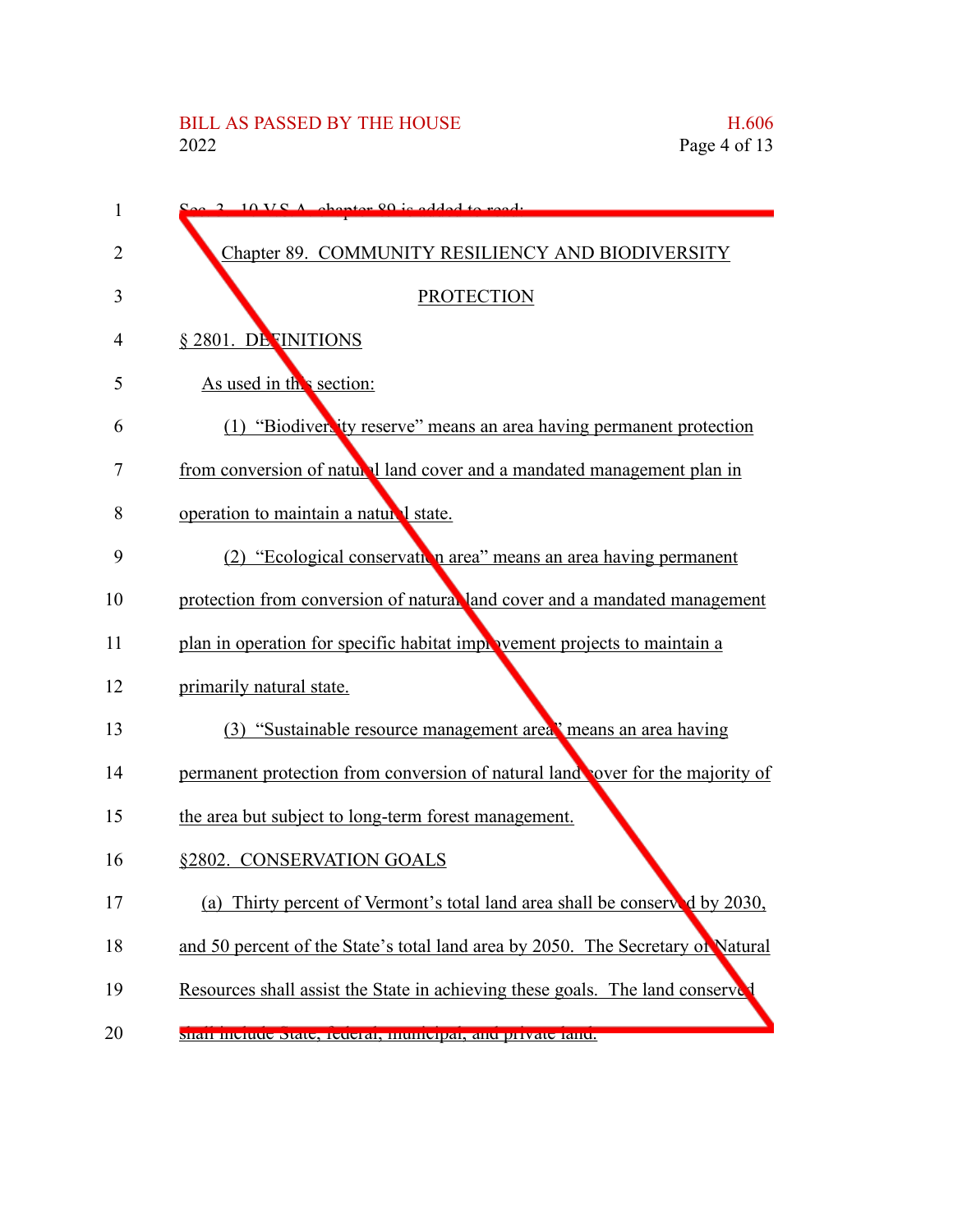| 1              | (b) Beaching 20 percent by 2020 and 50 percent by 2050 shall include a           |
|----------------|----------------------------------------------------------------------------------|
| $\overline{2}$ | mix of biodiversity reserves, ecological conservation areas, and sustainable     |
| 3              | resource management areas. In order to support an ecologically functional        |
| 4              | landscape with sustainable production of natural resources and recreational      |
| 5              | opportunities, the percentages of each type of conservation area shall be        |
| 6              | determined by the pole within Vermont Conservation Design, including the         |
| 7              | use of biodiversity reserves to protect highest priority natural communities and |
| 8              | maintain or restore old fore is across at least nine percent of Vermont          |
| 9              | forestland.                                                                      |
| 10             | §2803. CONSERVATION PLAN                                                         |
| 11             | (1) On or before July 15, 2023, the Secretary shall develop a plan to            |
| 12             | implement Vermont Conservation Design to meet the goals established in           |
| 13             | section 2802 of this title. The plan shall be submitted to the House             |
| 14             | Committees on Natural Resources, Fish, and Wildh & Agriculture and               |
| 15             | Forestry, and Energy and Technology and the Senate Committee on Natural          |
| 16             | Resources and Energy.                                                            |
| 17             | (2)<br>The plan shall include:                                                   |
| 18             | (A) an initial inventory of the amount of land in Vermont hat is                 |
| 19             | permanently conserved, including public and private land;                        |
| 20             | (B) an evaluation of the impact of intergenerational land transfer               |
| 21             | u chus,                                                                          |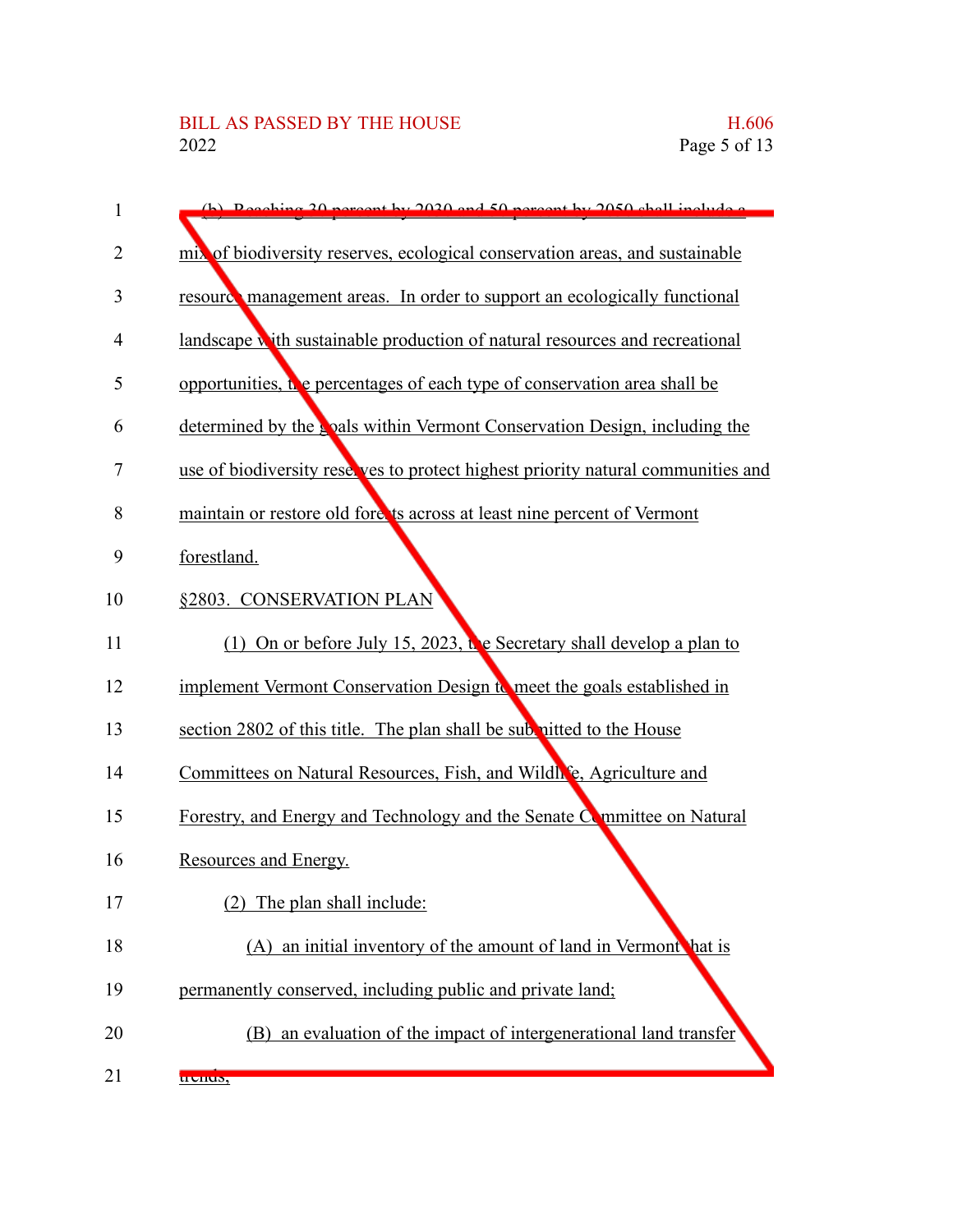## BILL AS PASSED BY THE HOUSE H.606 2022 Page 6 of 13

| 1  | coment of how the goals of this chanter can be achieved                      |
|----|------------------------------------------------------------------------------|
| 2  | and now State lands will be used to increase biodiversity reserves;          |
|    |                                                                              |
| 3  | $\Omega$ ) an actionable conservation plan establishing how the goals will   |
| 4  | be achieved, using Vermont Conservation Design as a guide; and               |
| 5  | (E) an inventory and assessment of existing programs that will be            |
| 6  | used to meet the goals of this chapter and recommendations for new programs  |
| 7  | and funding that will be needed to meet the goals.                           |
| 8  | (3) In developing the plan, the Secretary shall hold not less than three     |
| 9  | public meetings on the plan and accept public comments. The Secretary shall  |
| 10 | receive input from various stakeholders, including land trusts, conservation |
| 11 | organizations, the Vermont Housing and Conservation Board, and other State   |
| 12 | agencies.                                                                    |
| 13 | (4) The conserved land inventory shall be updated annually to track          |
| 14 | progress toward meeting the goals of this chapter.                           |
| 15 | Sec. 4. EFFECTIVE DATE                                                       |
| 16 | THIS act Shall take chect on July 1, 2022.                                   |
|    | Sec. 1. SHORT TITLE                                                          |
|    | This act may be cited as the "Community Resilience and Biodiversity          |

*Protection Act" or "CRBPA."*

*Sec. 2. FINDINGS*

*The General Assembly finds:*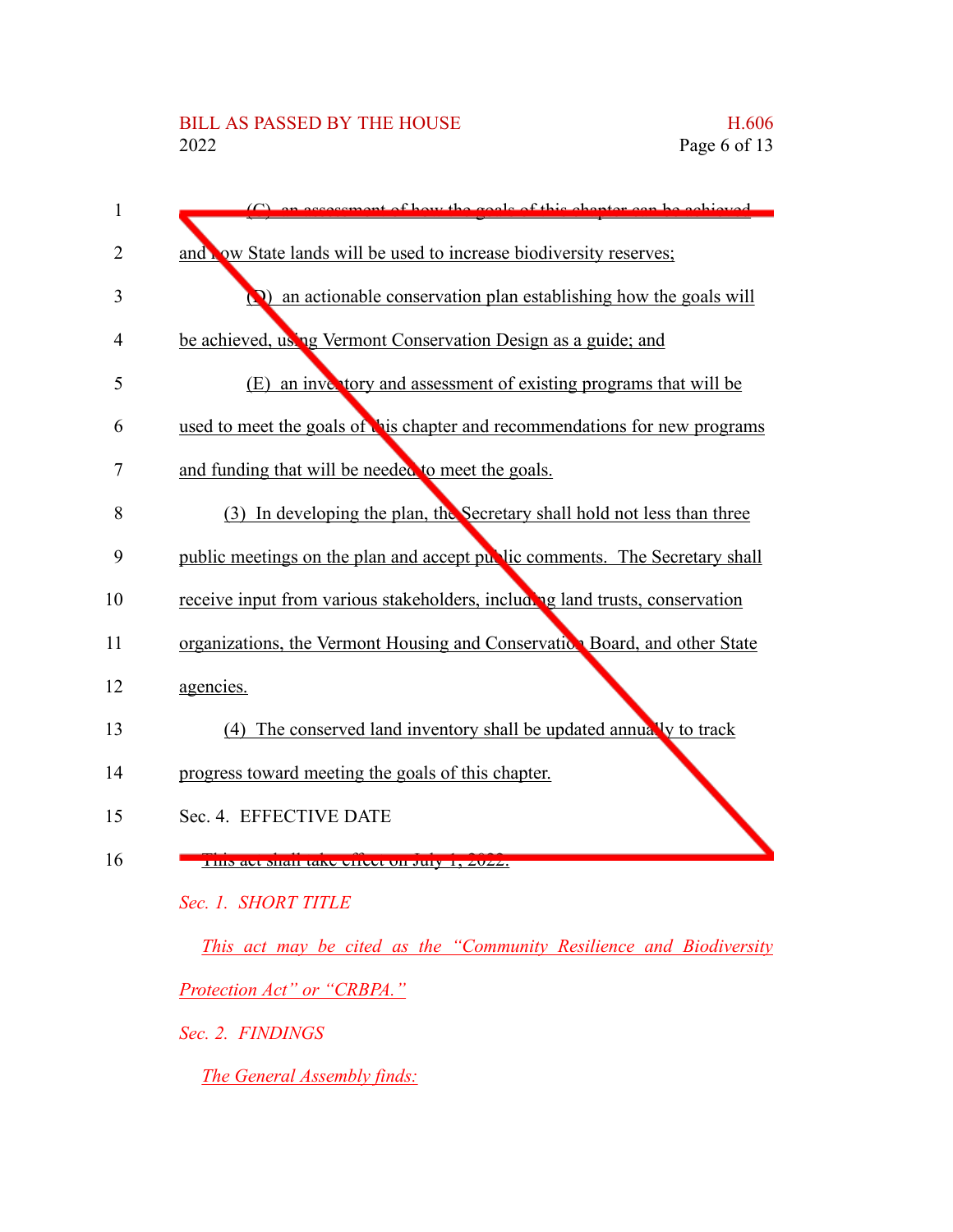*(1) Nature is facing a catastrophic loss of biodiversity, both globally and locally.*

*(2) In addition to its intrinsic value, biodiversity is essential to human survival.*

*(3) According to the United Nations:*

*(A) one million species of plants and animals are threatened with extinction;*

*(B) human activity has altered almost 75 percent of the Earth's surface, squeezing wildlife and nature into ever-smaller natural areas of the planet;*

*(C) the health of ecosystems on which humans and all other species depend is deteriorating more rapidly than ever, affecting the very foundations of economies, livelihoods, food security, health, and quality of life worldwide; and*

*(D) the causes of the drivers of changes in nature rank as: (1) changes in land and sea use, (2) direct exploitation of organisms, (3) climate change, (4) pollution, and (5) invasive species.*

*(4) The 2017 Vermont Forest Action Plan found that fragmentation and parcelization represent major threats to forest health and productivity and exacerbate the impacts of climate change.*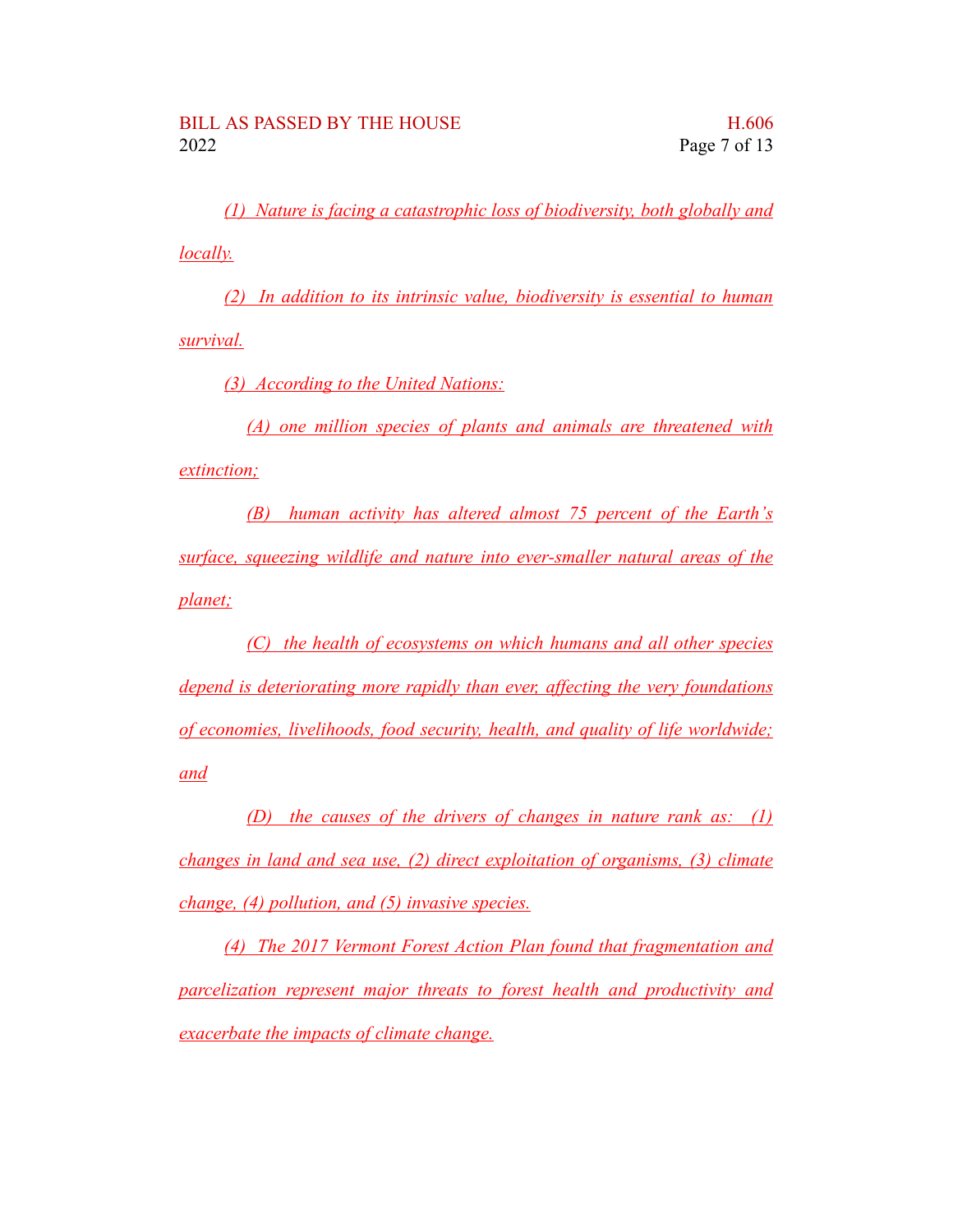*(5) The 2021 Vermont Climate Assessment highlights an increase in extreme weather events such as droughts and floods as a significant impact of climate change in Vermont and recommends nature-based solutions as a proven, low-cost strategy for climate adaptation and resilience.*

*(6) The initial Vermont Climate Action Plan calls for investing in strategic conservation to increase the pace of permanent conservation towards 30 by 30 targets, with Vermont Conservation Design guiding prioritization of efforts.*

*(7) The Nature Conservancy has developed the Resilient and Connected Landscapes project and found that Vermont plays a key role in the conservation of biodiversity regionally.*

*(8) The Staying Connected Initiative is an international partnership of public and private organizations. Its goal is to maintain, enhance, and restore landscape connectivity for wide-ranging mammals across the Northern Appalachians-Acadian region, from the Adirondacks Mountains to the Maritime Provinces. The Staying Connected Initiative has identified nine linkages across this vast region that are extremely important to wildlife. Six of these linkages lie within Vermont.*

*(9) The Vermont Department of Fish and Wildlife, working within the Agency of Natural Resources and with Vermont conservation organizations,*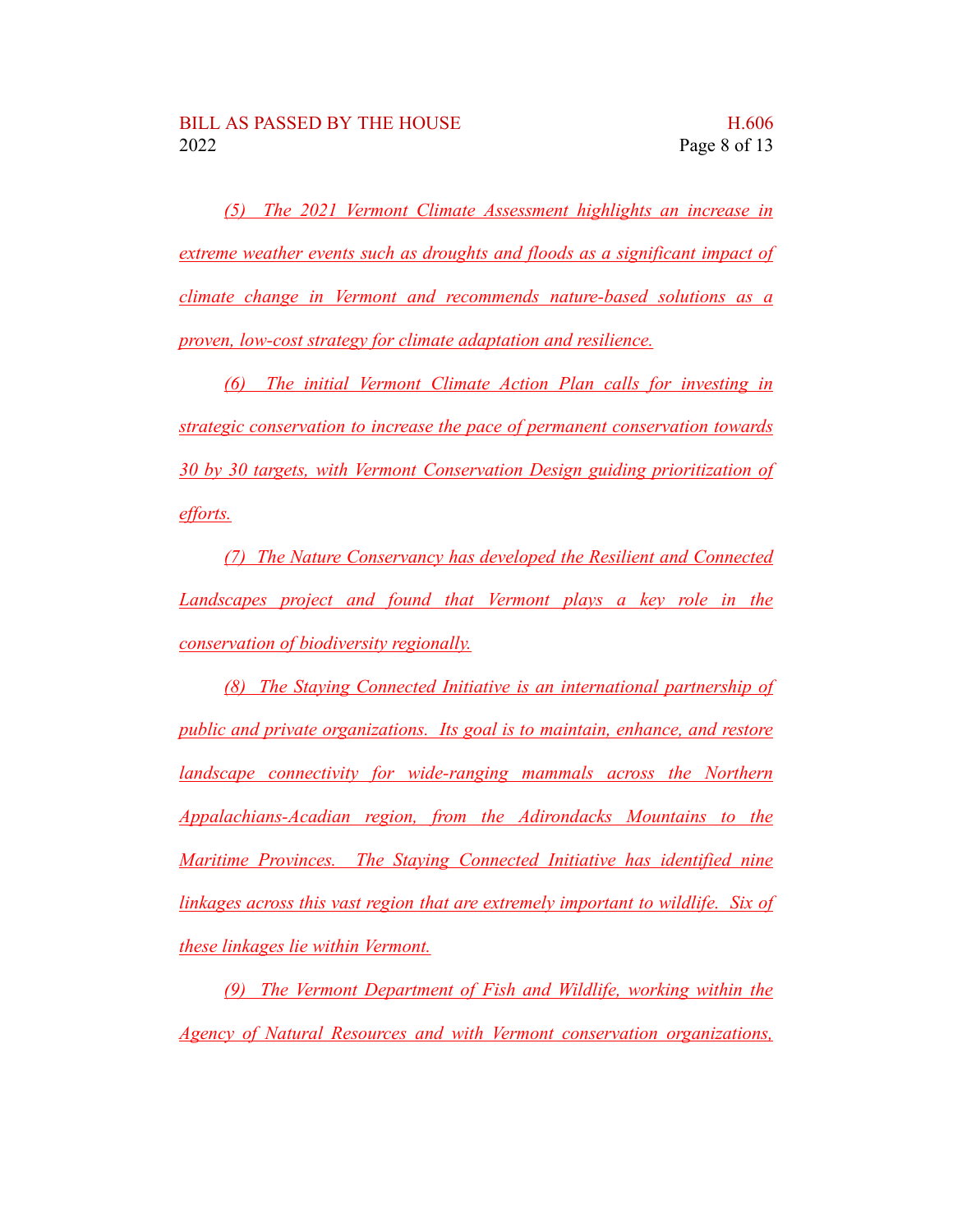*has developed Vermont Conservation Design, a vision to sustain the State's ecologically functional landscape into the future.*

*(10) Intact and connected ecosystems support Vermont's biodiversity, reduce flood risks, mitigate drought, and sequester and store carbon.*

*(11) Vermont's most effective and efficient contribution to conserving biological diversity and maintaining a landscape resilient to climate change is to conserve an intact and connected landscape.*

*(12) In order to conserve ecological functions in intact and connected ecosystems, the full range of conservation approaches is needed, including supporting private landowner education, technical assistance, and programs, conservation easements that promote sustainable forest management, and conservation easements and fee acquisitions focused on passive management. Sec. 3. 10 V.S.A. chapter 89 is added to read:*

*CHAPTER 89. COMMUNITY RESILIENCY AND BIODIVERSITY*

## *PROTECTION*

## *§ 2801. DEFINITIONS*

*As used in this section:*

*(1) "Ecological reserve area" means an area having permanent protection from conversion of natural land cover and is managed to maintain a natural state within which natural ecological processes and disturbance events are allowed to proceed with minimal interference.*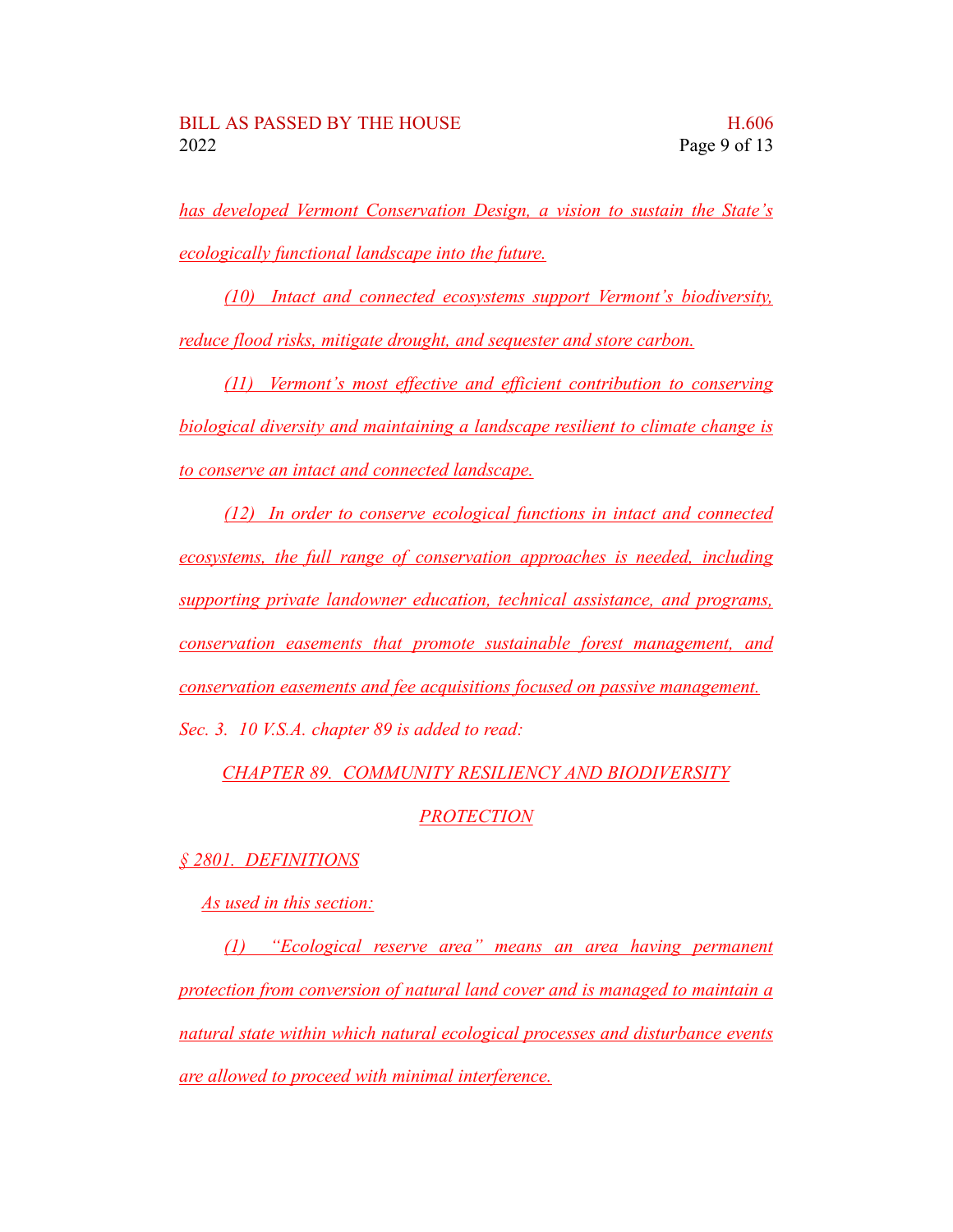*(2) "Biodiversity conservation area" means an area having permanent protection from conversion of natural land cover for the majority of the area and is managed for the primary goal of sustaining species or habitats. These areas may include regular, active interventions to address the needs of particular species or to maintain or restore habitats.*

*(3) "Natural resource management area" means an area having permanent protection from conversion of natural land cover for the majority of the area but that is subject to long-term sustainable forest management.*

*(4) "Sustainable forest management" means the stewardship and use of forests and forest lands in a way, and at a rate, that maintains their biodiversity, productivity, regeneration capacity, vitality and their potential to fulfill, now and in the future, relevant ecological, economic and social functions, at local, State, and regional levels, and that does not cause damage to other ecosystems.*

*(5) "Conserved" means protected and meeting the definition of ecological reserve area, biodiversity conservation area, or natural resource management area as defined in this section.*

*§ 2802. CONSERVATION GOALS*

*(a) Thirty percent of Vermont's total land area shall be conserved by 2030, and 50 percent of the State's total land area shall be conserved by 2050. The*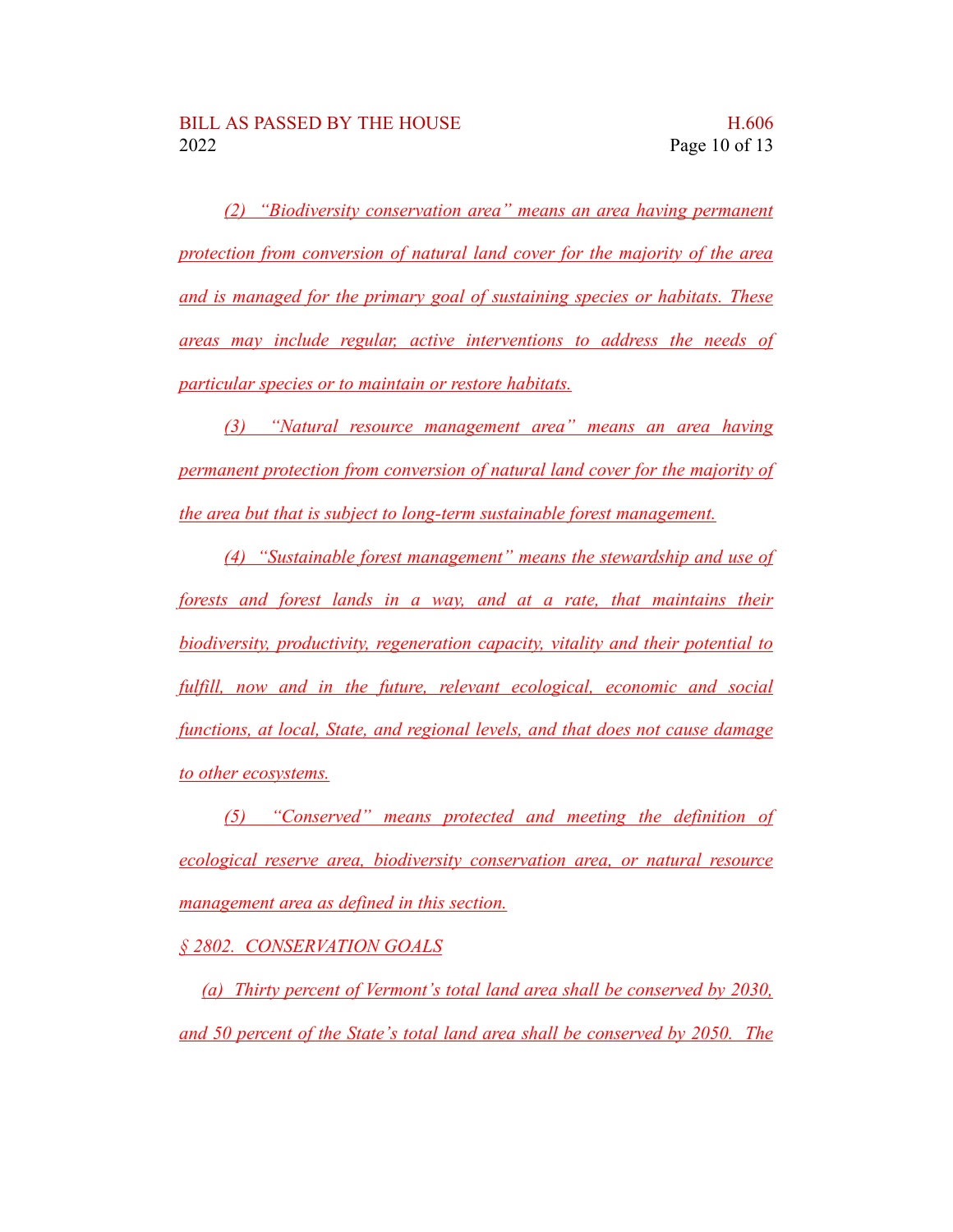*Secretary of Natural Resources shall assist the State in achieving these goals. The land conserved shall include State, federal, municipal, and private land.*

*(b) Reaching 30 percent by 2030 and 50 percent by 2050 shall include a mix of ecological reserve areas, biodiversity reserve areas biodiversity conservation areas, and natural resource management areas. In order to support an ecologically functional landscape with sustainable production of natural resources and recreational opportunities, the approximate percentages of each type of conservation category shall be guided by the conservation targets within Vermont Conservation Design, including the use of ecological reserve areas to protect highest priority natural communities and maintain or restore old forests.*

*§ 2803. CONSERVATION PLAN*

*(1) On or before December 31, 2023, the Secretary shall develop a plan to implement the conservation goals of Vermont Conservation Design to meet the goals established in section 2802 of this title. The plan shall be submitted for review to the House Committees on Natural Resources, Fish, and Wildlife, on Agriculture and Forestry, and on Energy and Technology and the Senate Committee on Natural Resources and Energy.*

*(2) The plan shall include:*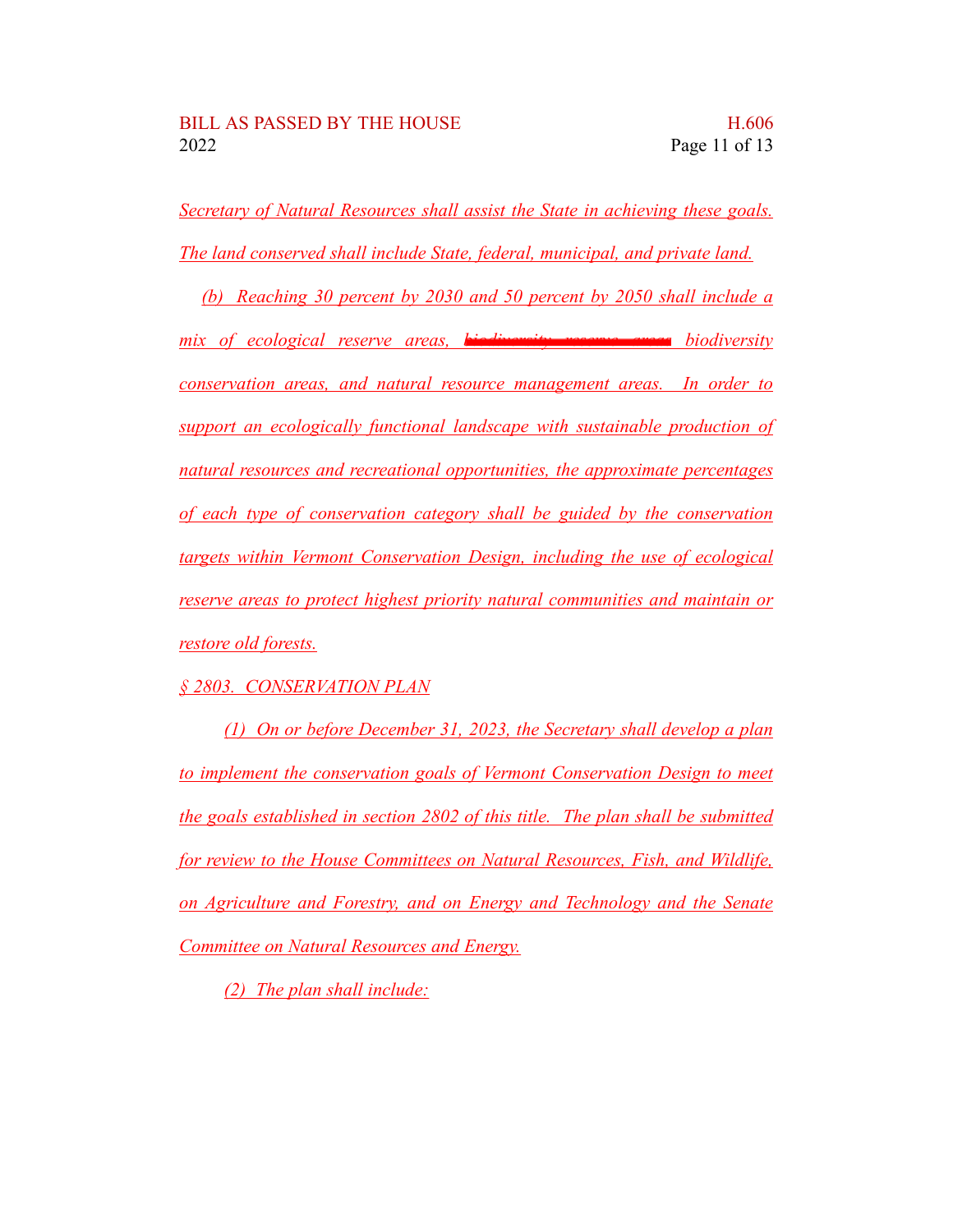*(A) a review of the three conservation categories defined in section 2801 of this title, and suggestions for modifications or additions to these categories;*

*(B) an initial inventory of the amount of land in Vermont that is permanently conserved and to the extent practical, the amount of permanently conserved land that generally falls into each of the three conservation categories defined in section 2801 of this title, including public and private land;*

*(C) an evaluation of the impact of intergenerational land transfer trends;*

*(D) a summary of the totality of conservation practices available for reaching the goals of this chapter, including what they are, what they do, how they contribute, and what metrics are available to quantify them;*

*(E) an assessment of how State lands will be used to increase ecological reserve areas;*

*(F) the implementation methods for achieving the goals of this chapter using Vermont Conservation Design as a guide;*

*(G) an inventory and assessment of existing programs that will be used to meet the permanent, nonconversion conservation goals of this chapter and recommendations for new programs that will be needed to meet the goals; and*